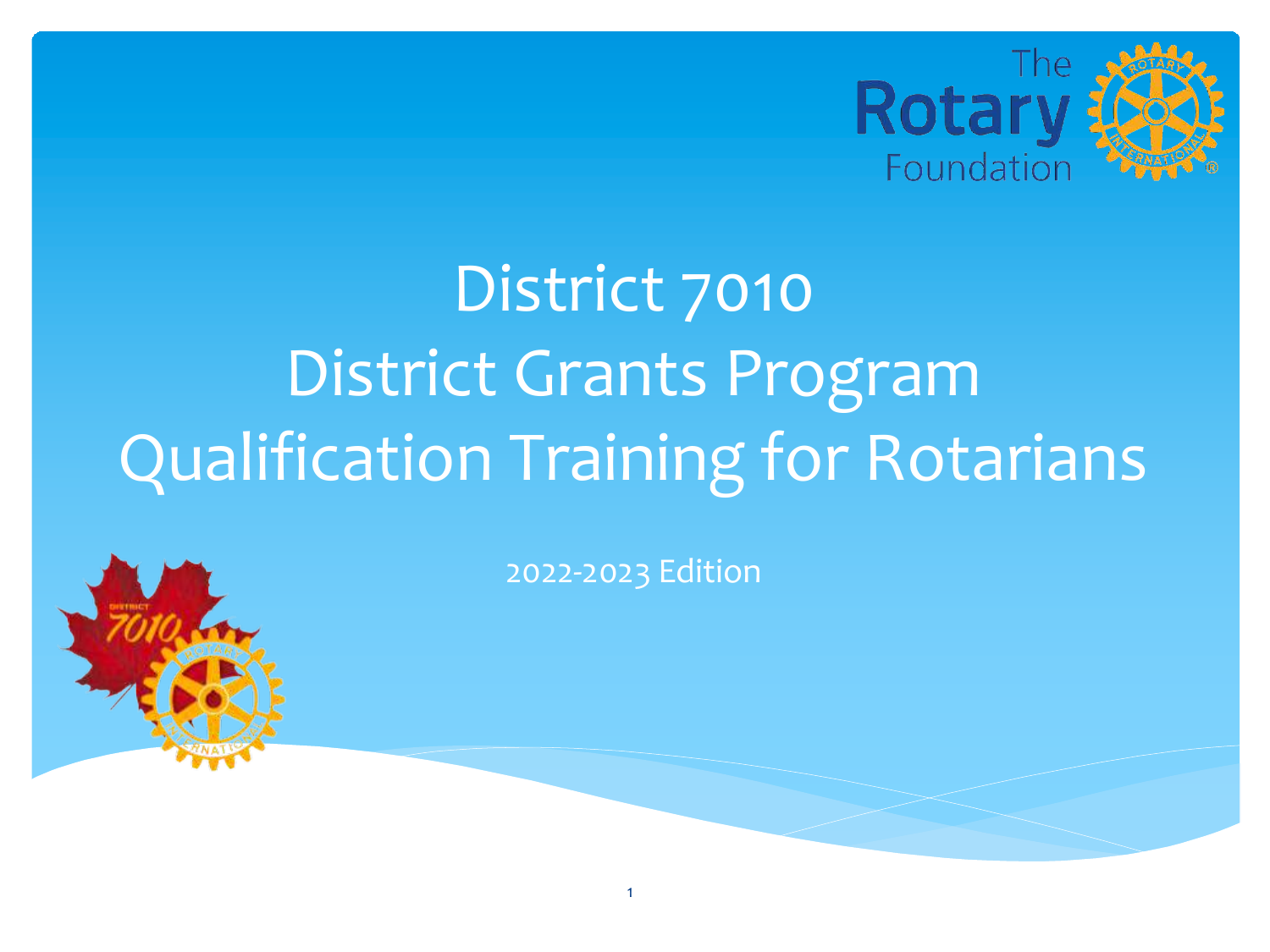#### **Introduction**



The District Grants Program allows Clubs to apply for funding from District 7010's *District Designated Fund* to help finance relatively small, short-term activities and projects that address the needs of a local, national or international community.

Those activities and projects help Rotarians contribute to world understanding, goodwill, and peace by improving people's health, supporting education, and alleviating poverty.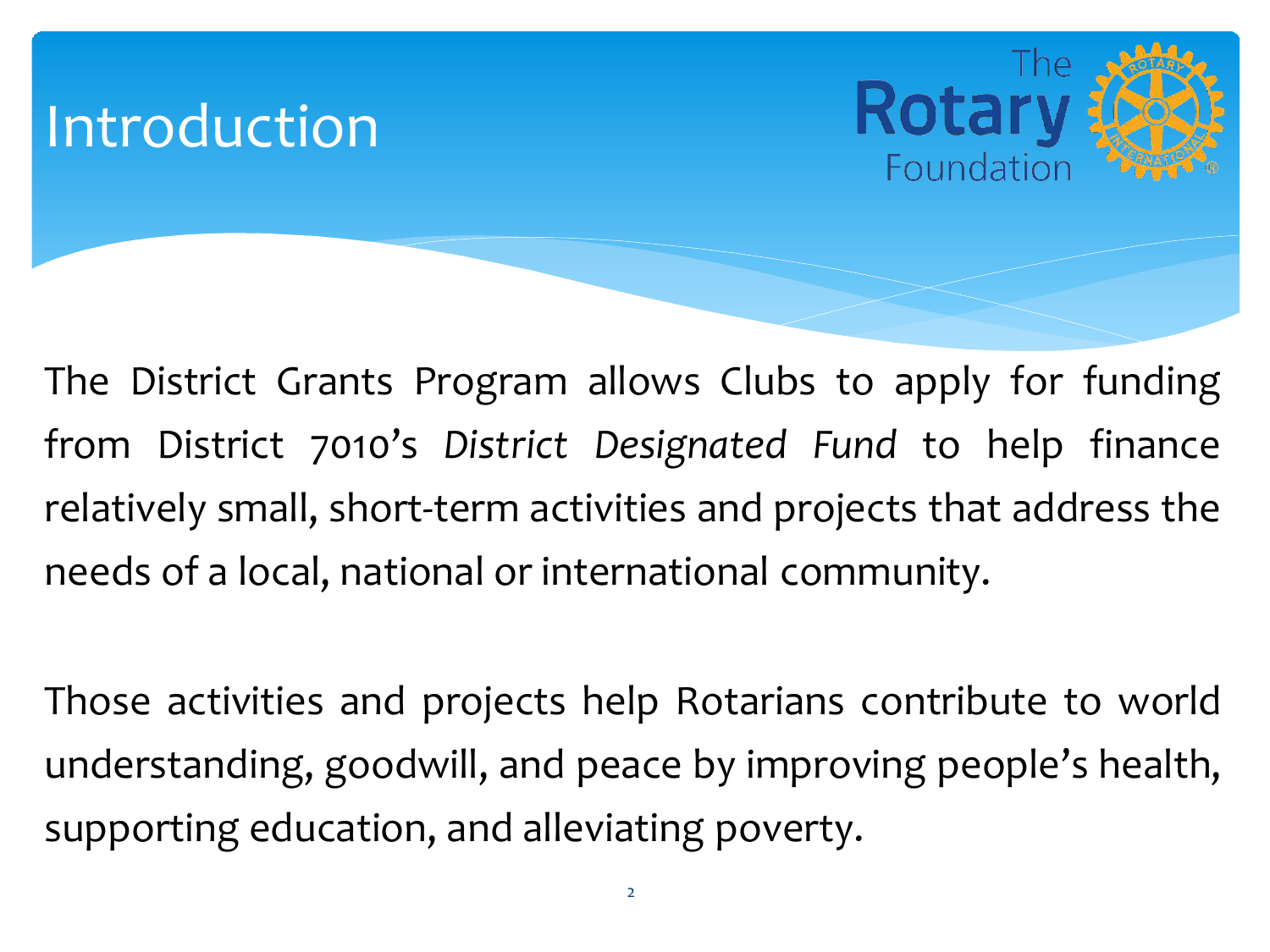## District Grants Program Funding for RY 2022-2023

Rotal Foundation

For Rotary Year 2022-2023, District 7010 will match Club project investments 2:1 to a maximum of \$2,000 CAD.\*

Examples:

- $$500$  (club) +  $$1,000$  (district grant) =  $$1,500$  income
- \$1,000 (club) + \$2,000 (district grant) = \$3,000 income
- \$2,000 (club) + \$2,000 (district grant) = \$4,000 income

\* When clubs collaborate on a project, only 1 club can receive district grant funding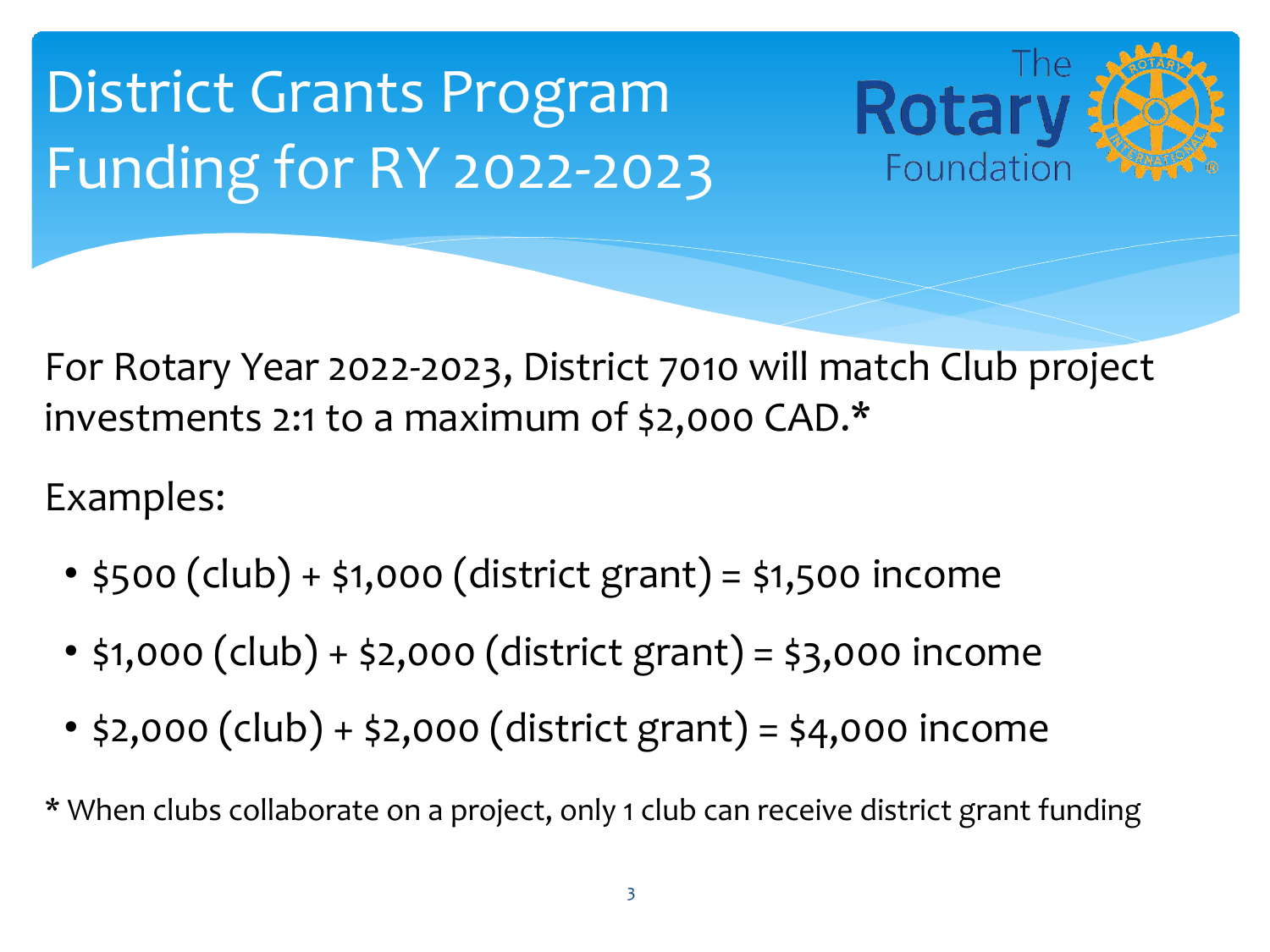## District Grants Program Eligible Activities



District grants program can fund:

- Humanitarian projects
- Educational programs and scholarships
- Cultural and language training
- Construction of infrastructure
- Renovation, repair and refurbishment of structures where people live or work or play
- Installation of a new toilet or hand-washing station in a school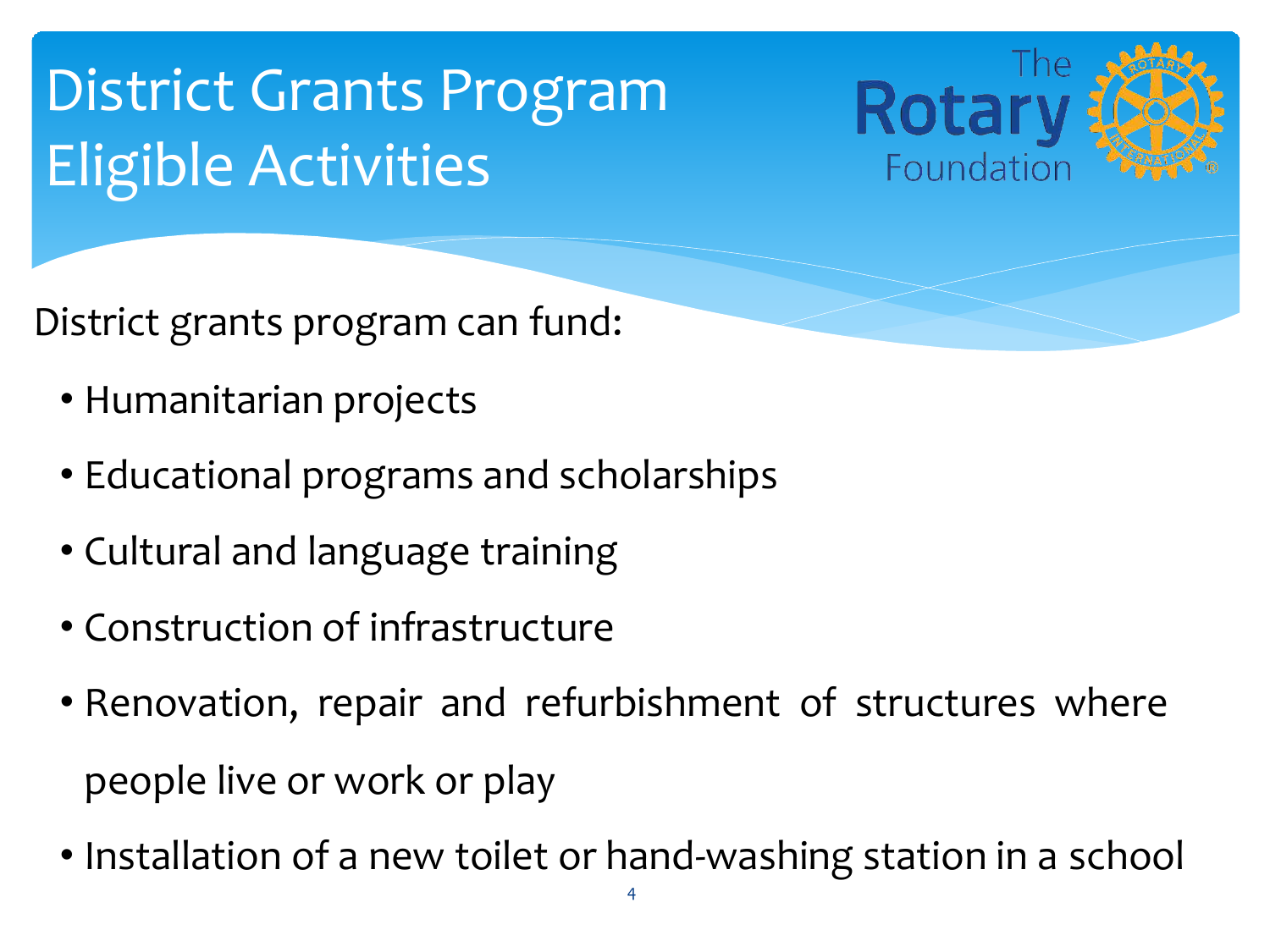

- 1. Know how clubs become eligible for district grant funding
- 2. Be familiar with the lifecycle of district grants
- 3. Understand the elements of district grant program processes
- 4. Learn about District Grant Program oversight, contacts and resources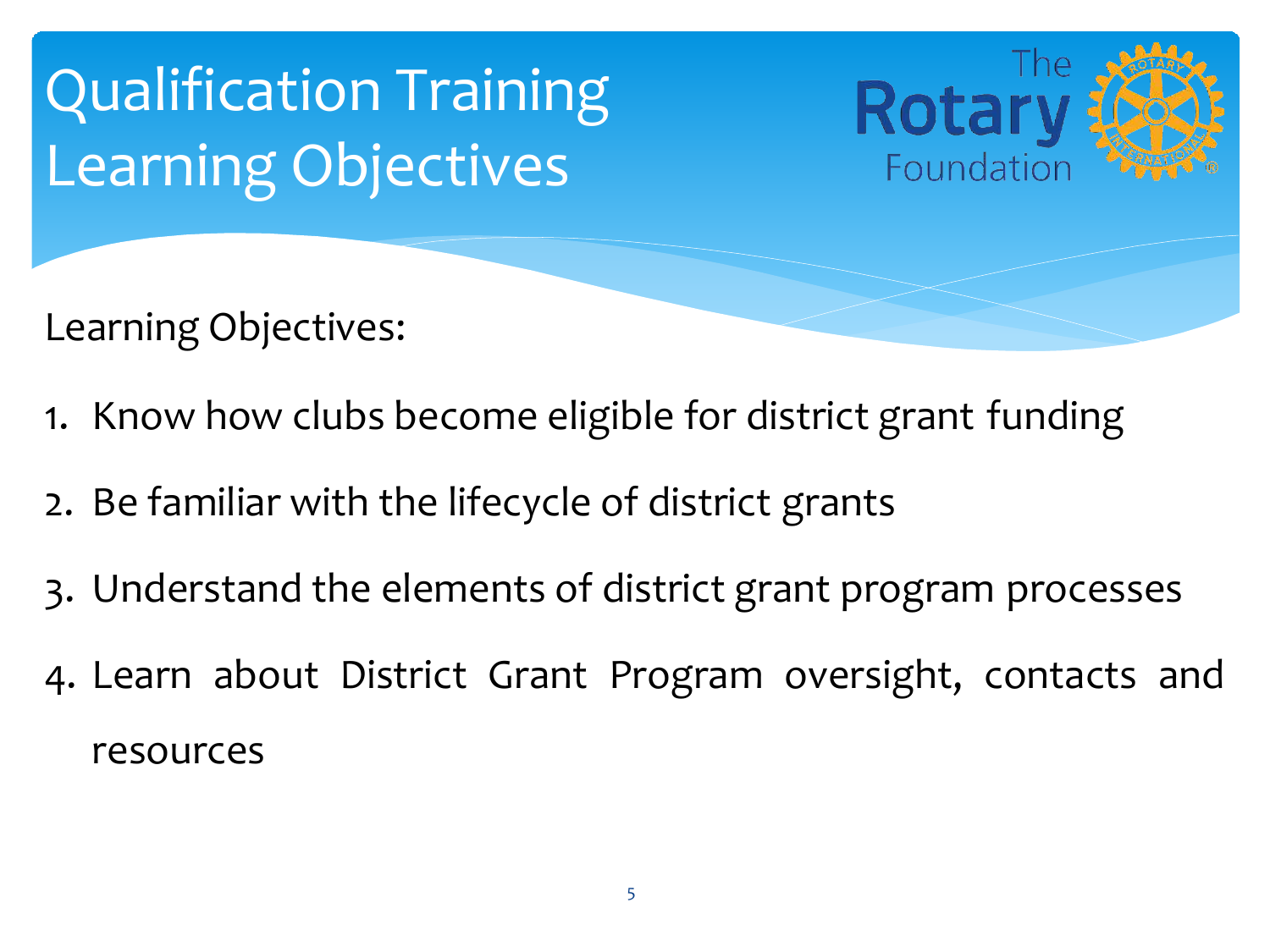## How Clubs become eligible for District Grant funding

Clubs must be "certified" each ye[ar…that](http://www.rotary7010.org/) means:

1. Club President and President-Elect sign a Memoran Understanding (MOU) with District 7010

The:

Rotar

Foundation

- 2. Club has no outstanding dues or debts with District 7010
- 3. Club Rotary Foundation Chair's name is posted in Rot *Central* & on the *Club's website [www.rotary7010.org] …*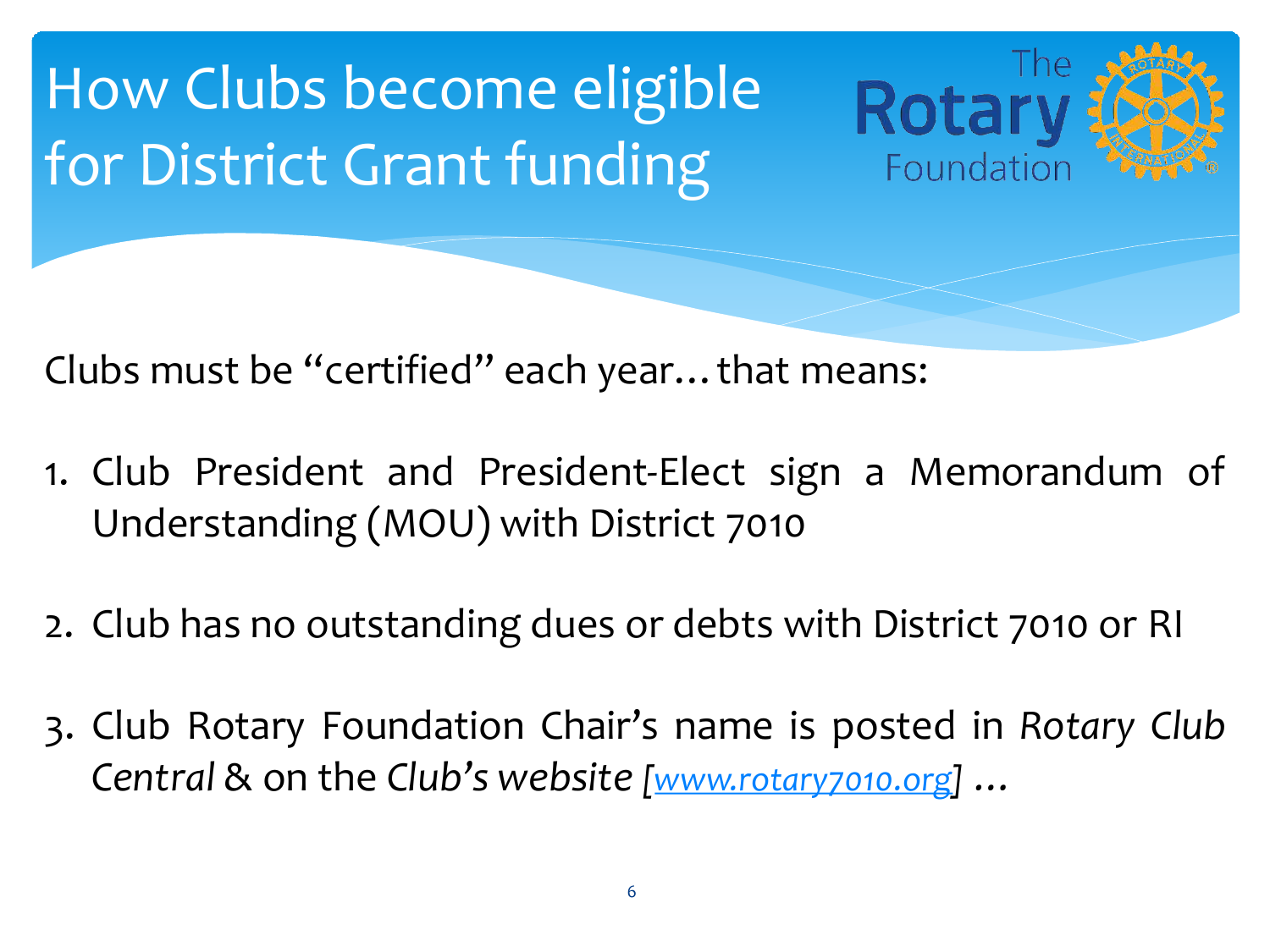

- 4. Contribution goals to the *Annual Fund* and the *Polio Plus Fund* are posted in *Rotary Club Central*
- 5. A least **2** club members complete district grant "qualification training" for the grant project implementation year
- 6. Club has no Rotary Foundation grant reports overdue.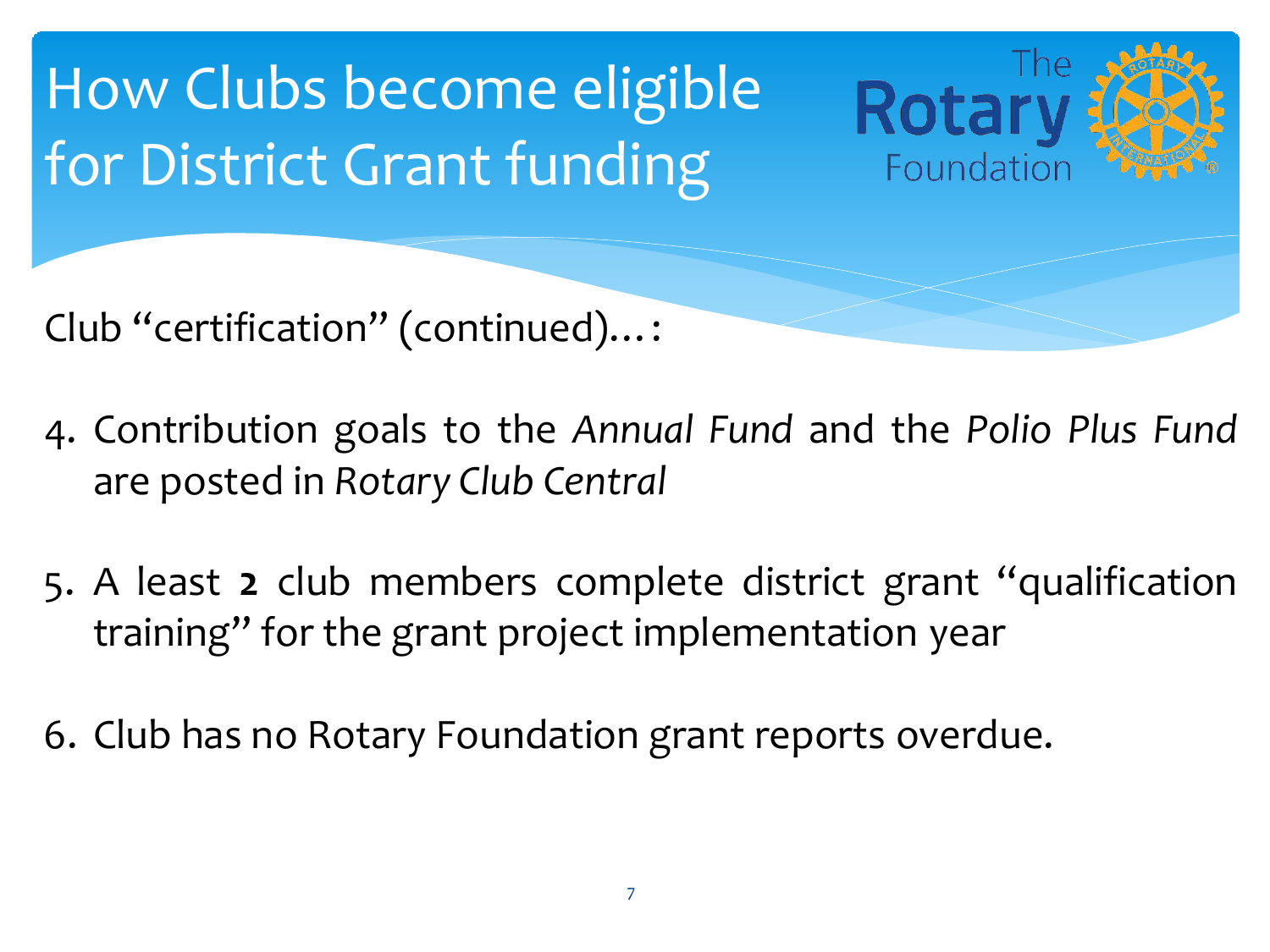

Lifecycle of District Grant Projects (from the club perspective)

#### Process begins in February and ends 17 months later, on June 30th

Rotary

Foundation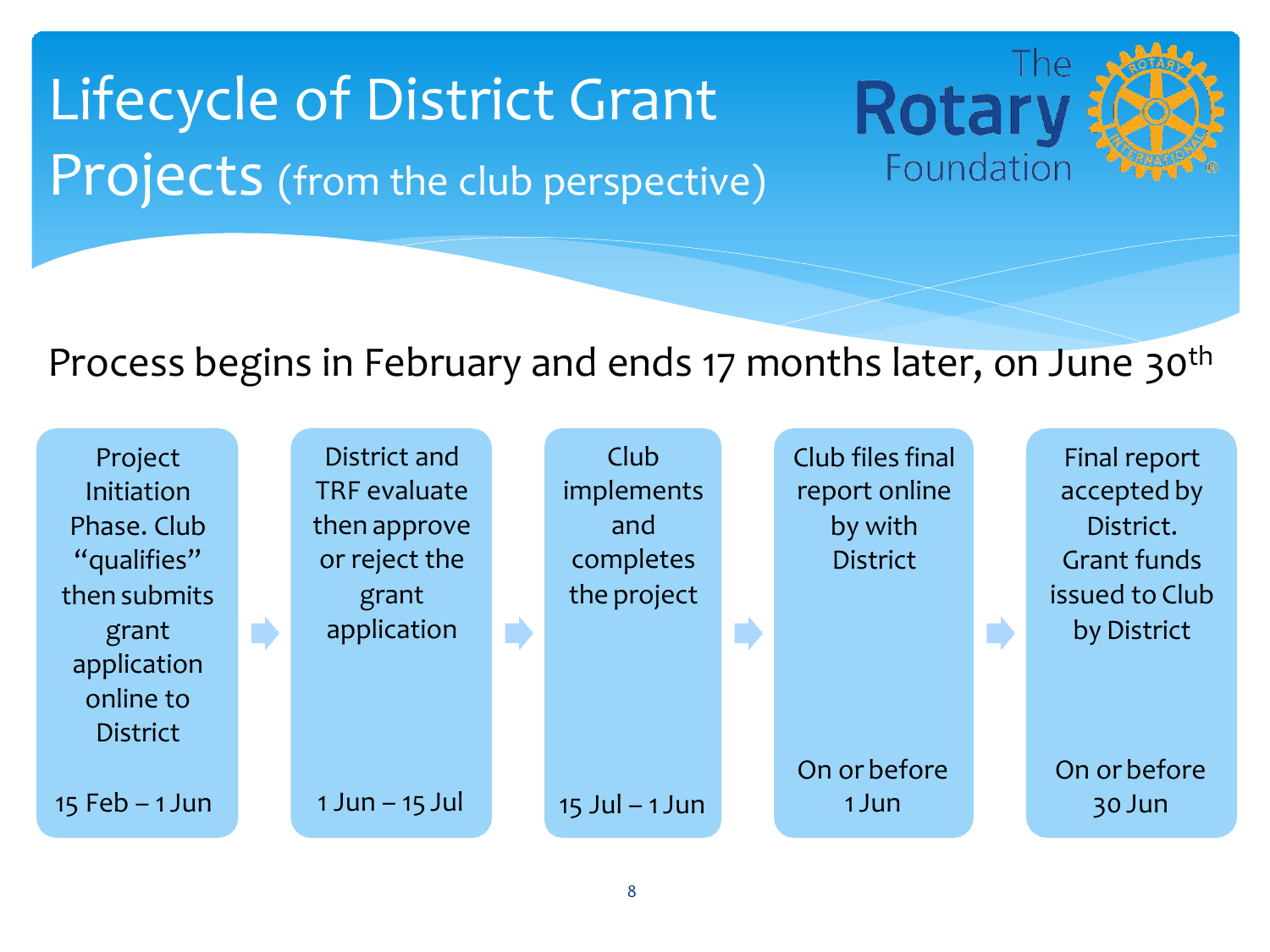



Step 1: Clubs cultivate ideas for a district grant project, the

Step 2: Confirm proposed project adheres to **Terms** and C *for Rotary Foundation Grants,* then

Step 3: Finalize project details and create a budget, then

- Step 4: Take steps to get the Club "certified" (eligible) to district grant program funding, then
- Step 5: Apply for district grant funding by 1 June.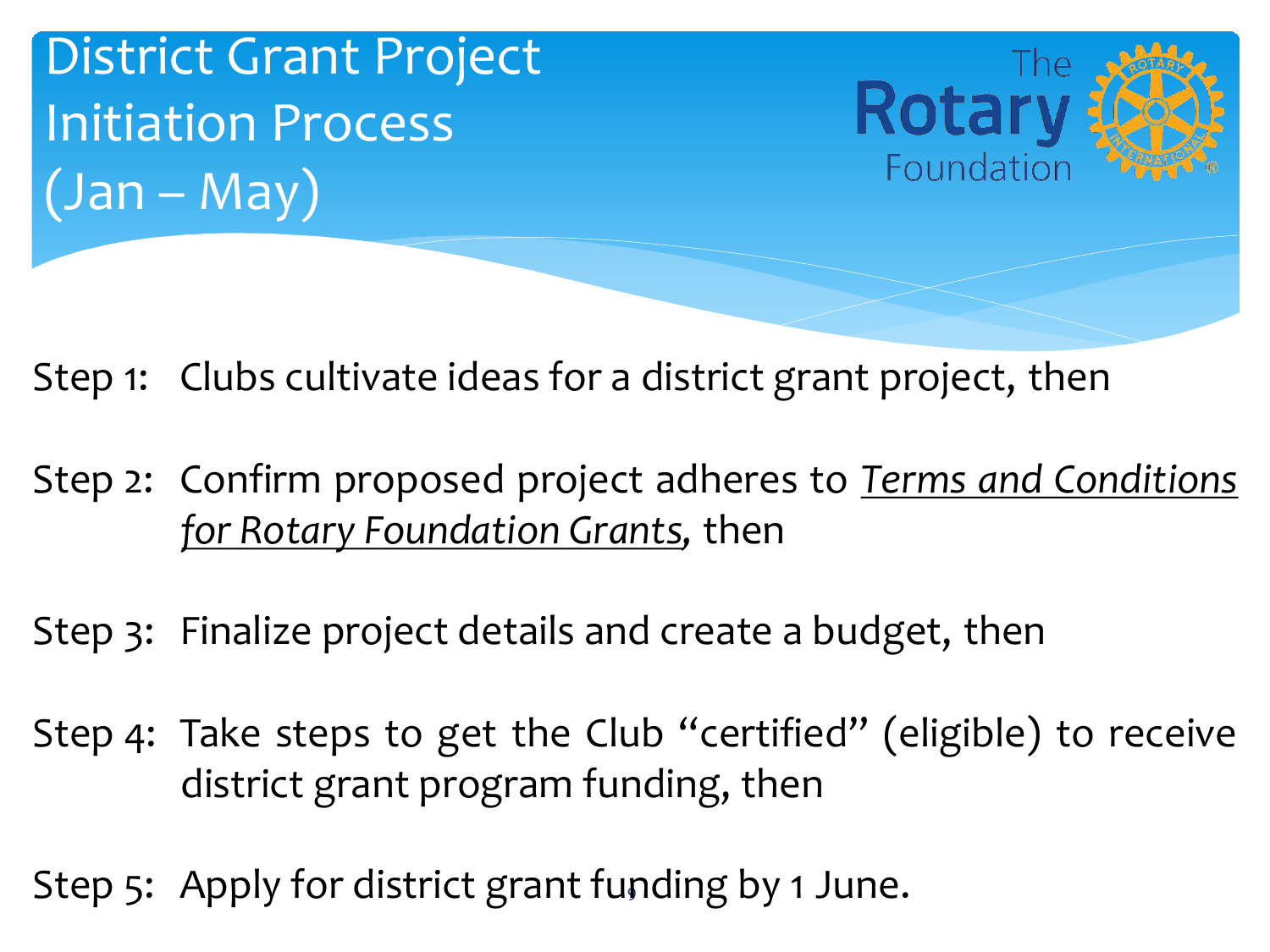## District Grants Program Application Process



- Get paired with a District Grant Mentor\* to help complete the application process before the 1 June dea
- Applications are submitted by clubs using District 7010 grant management system, which is accessed through District's website

\* contact *District 7010's District Grants Sub-Committee Chair to arrange mentor services*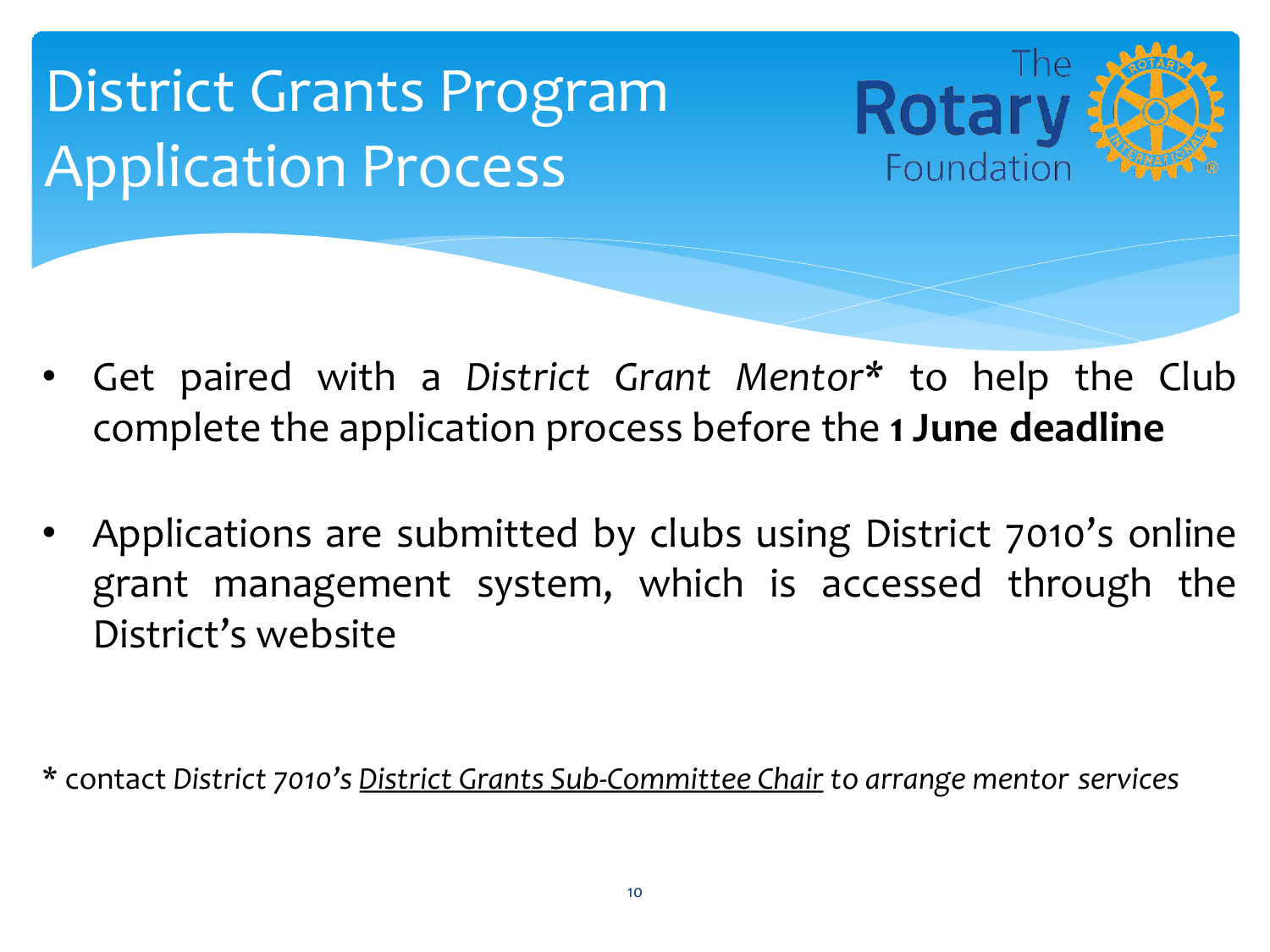

- Completed applications are processed by the District Grants Sub-Committee and, when approved by district leadership, are sent to The Rotary Foundation as part of the District's annual district grant funding request
- When District's funding request is approved by The Rotary Foundation, District 7010 will inform the Club that their project can proceed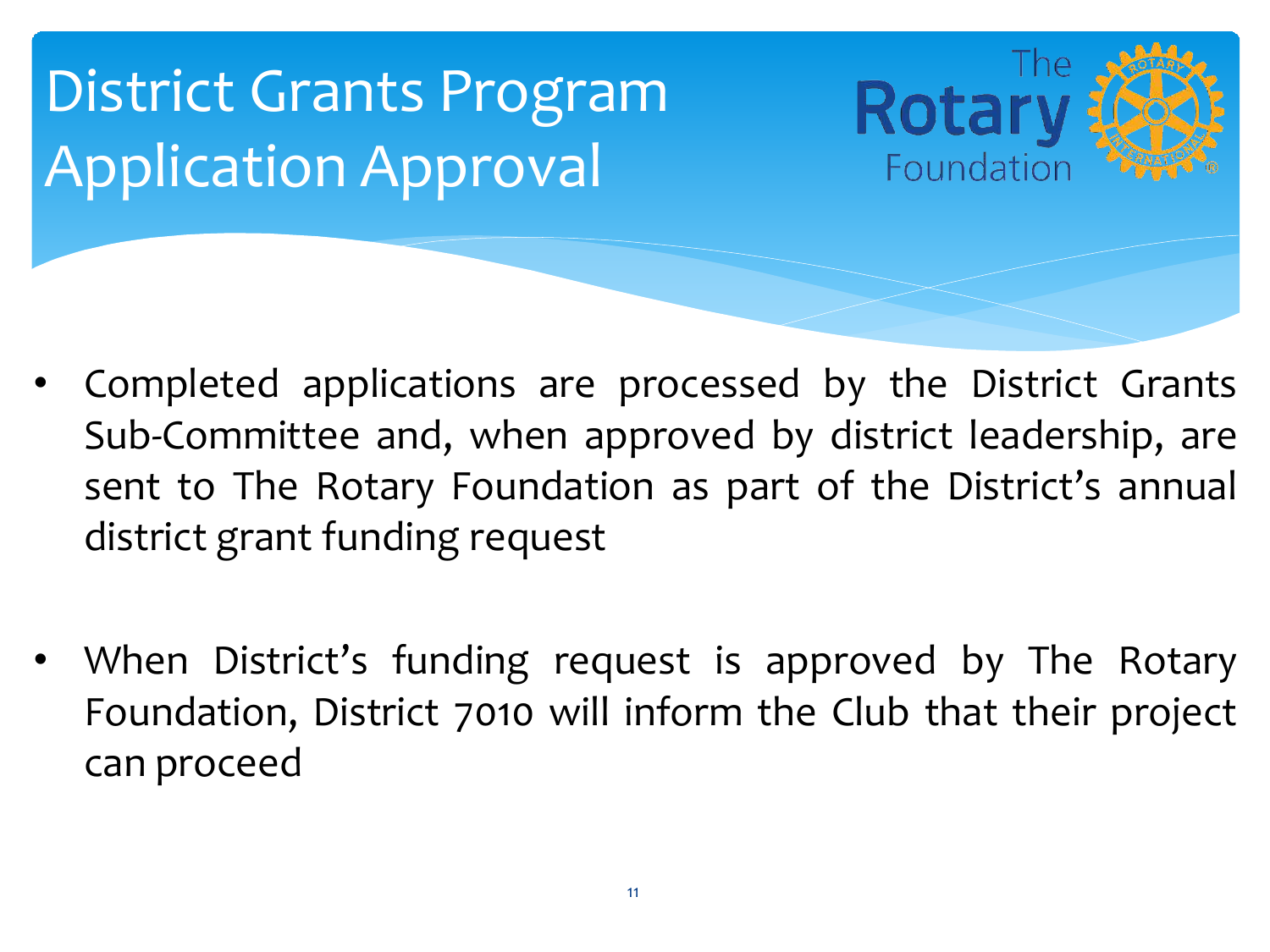

- Activity and spending must not occur before "go ahead is received from District
- Clubs must pay vendors or service providers directly or, on presentation of proof of purchase, transfer funds to non-Rotary project partners for expenses incurred
- Clubs should not transfer funds to non-Rotary project partners in good faith that the funds will be used appropriately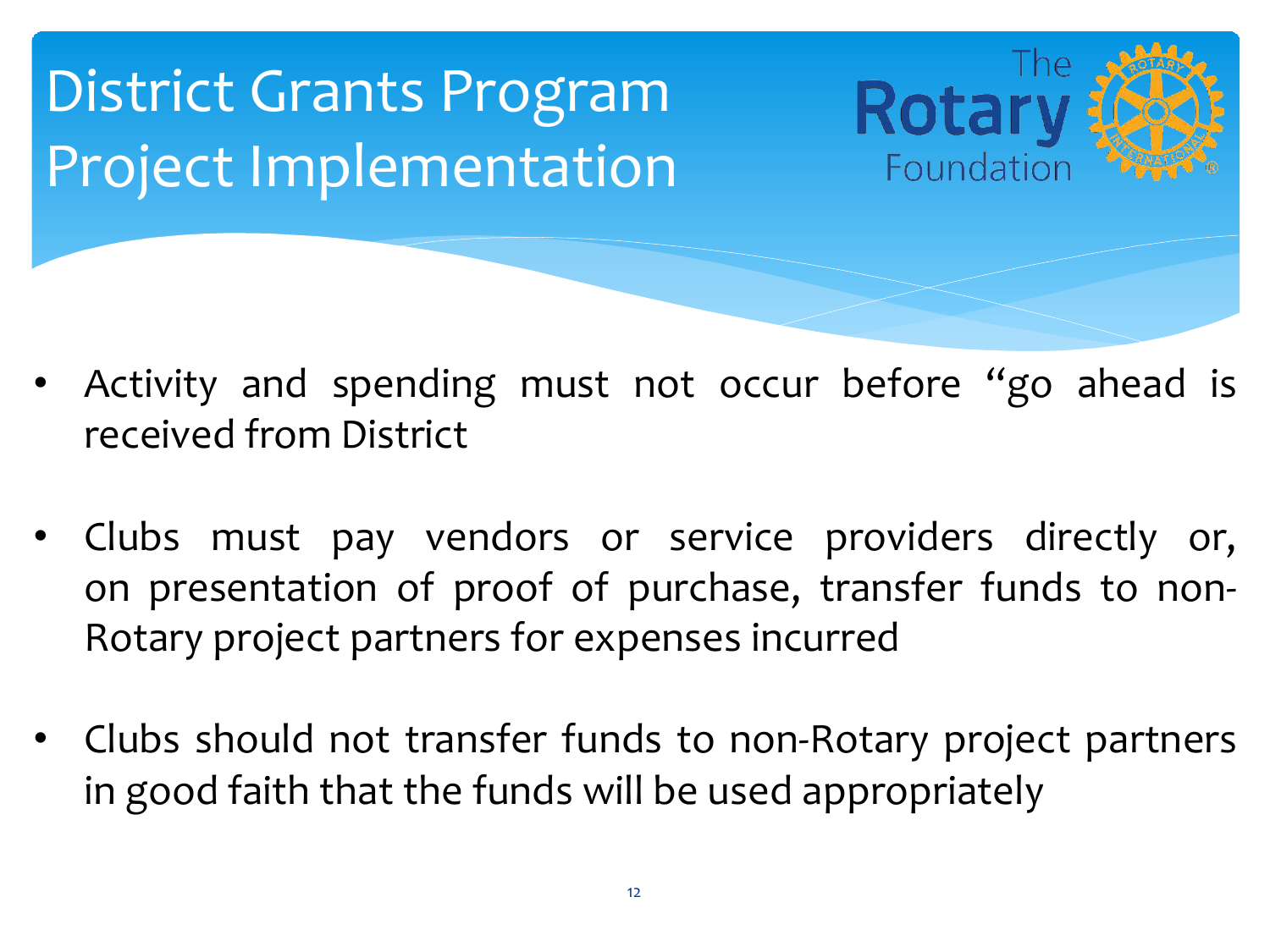

- Project activity must be completed in time to file final report before the June 1 final report submission deadline
- Club retains all project invoices and payment receipts
- Club obtains minimum of 2 pictures that show the essence of the project and visually connects Rotary to the project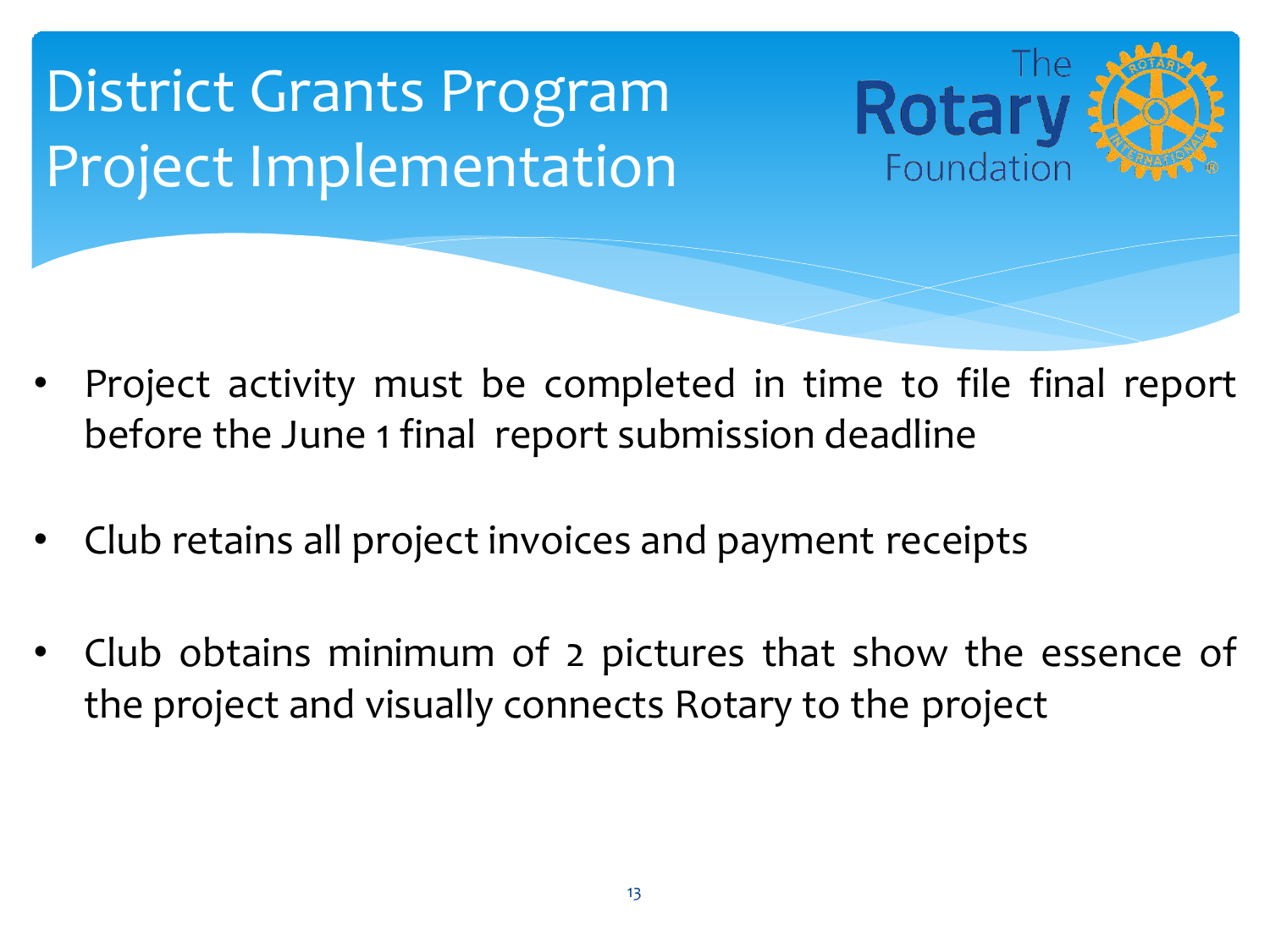

- *Club pays vendors or service providers directly or, on presentation of proof of purchase, transfers funds to non-Rotary project partners for expenses paid*
- *Clubs should not transfer funds to non-Rotary project partners (expecting that the funds will be used appropriately).*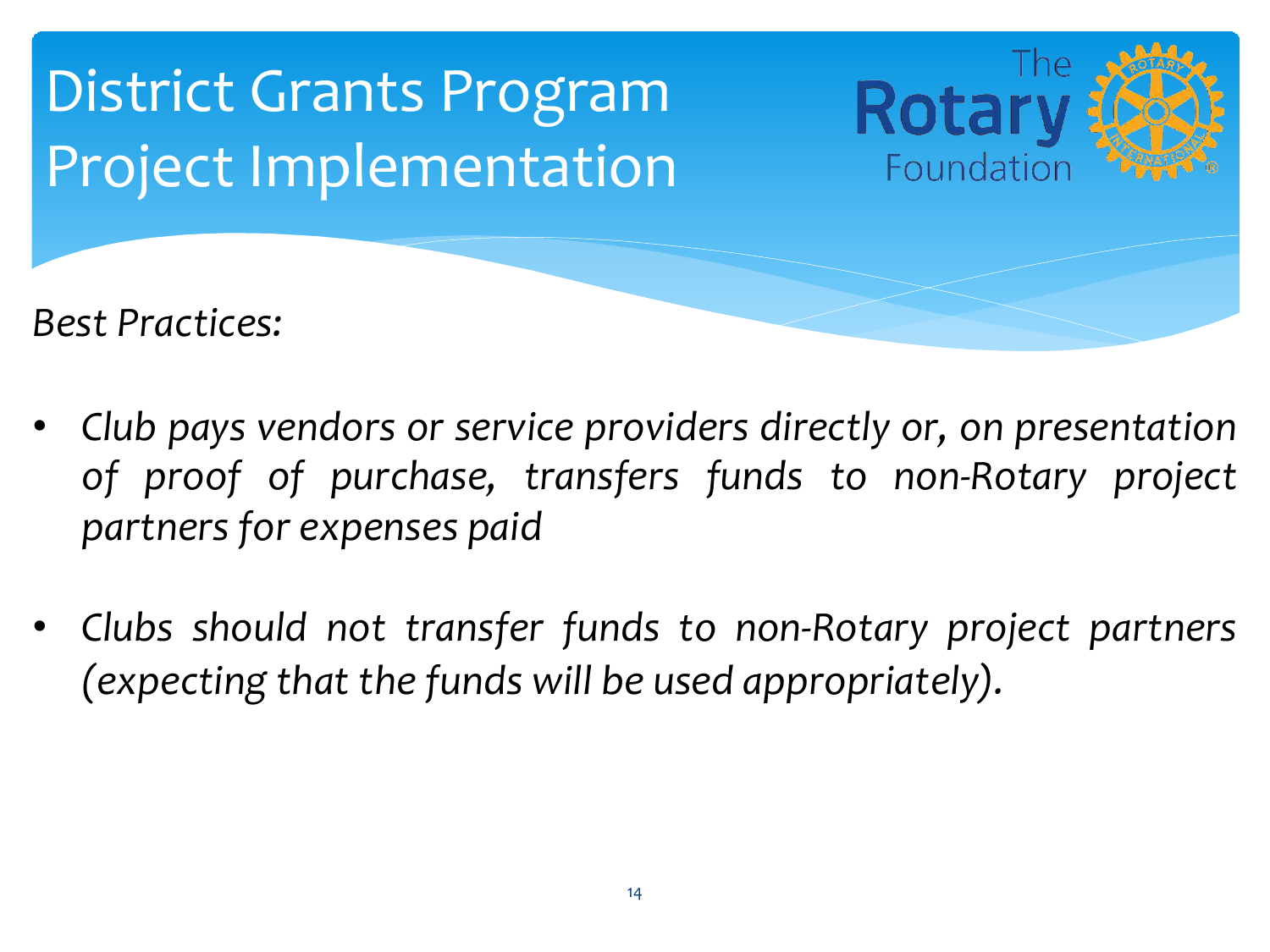



- Clubs must file a complete final report online on or before 1 June of the project implementation year\*
- Final report includes; short written report, financial summary, invoices, expense payment receipts and photos)
- District 7010 issues grant funds when the Club's final report is accepted by the District Grant Sub-Committee
- \* implementation years start 1 July and end the following June 30<sup>th</sup>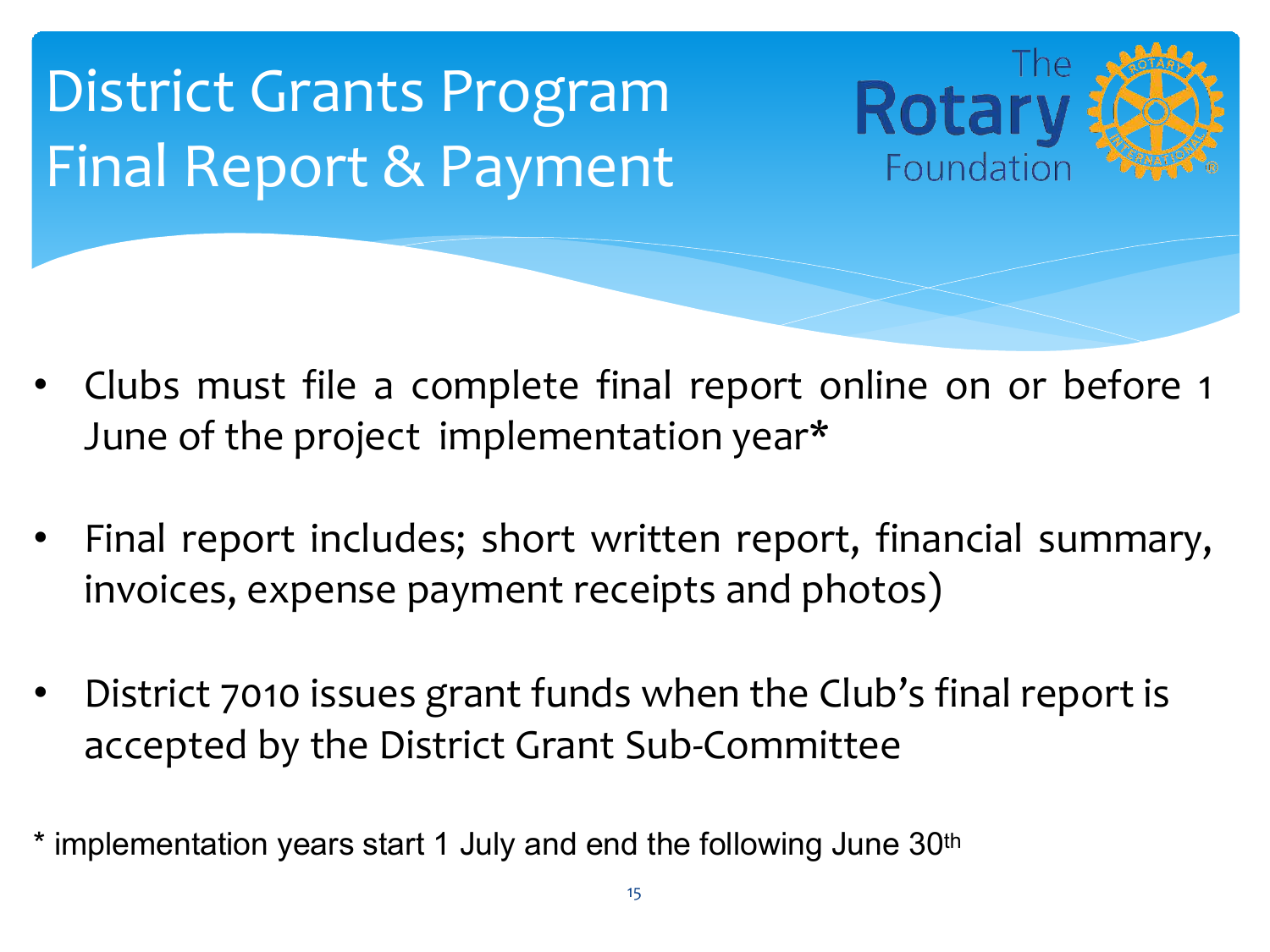# District Grants Program **Rotar** Oversight Foundation

- District 7010 *Stewardship Committee* provides oversight of all Rotary Foundation funds issued by the District
- Clubs and Rotarians participating in the district grant program are responsible for maintaining good financial control of all Rotary Foundation and project monies.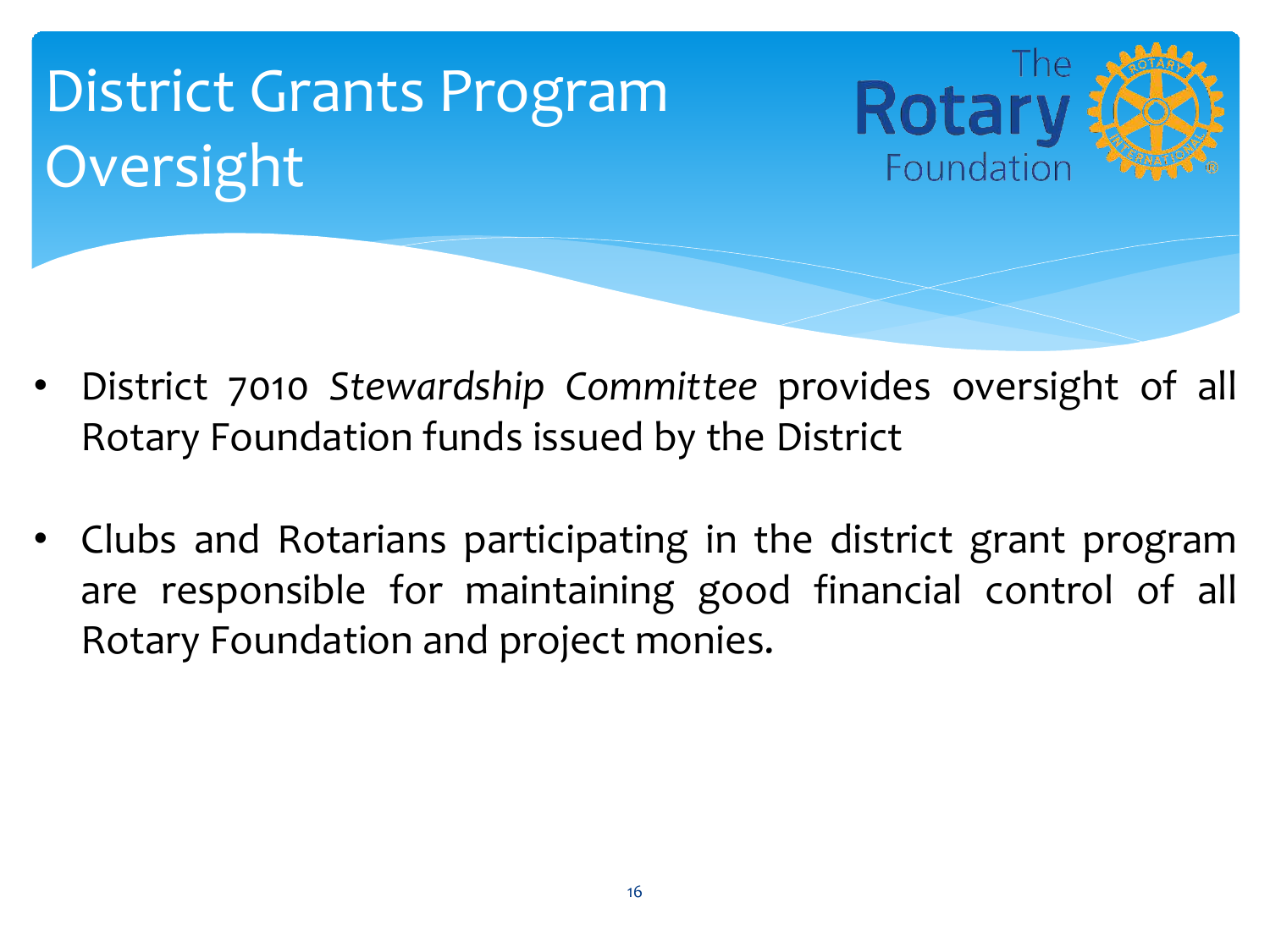## District Grants Program Contacts

The: **Rotar** Foundation

For more information about district grants or to have your Club paired with a *District Grant Mentor* contact:

Steve Wallace District Grants Sub-Committee Chair steve.wallace@rogers.com

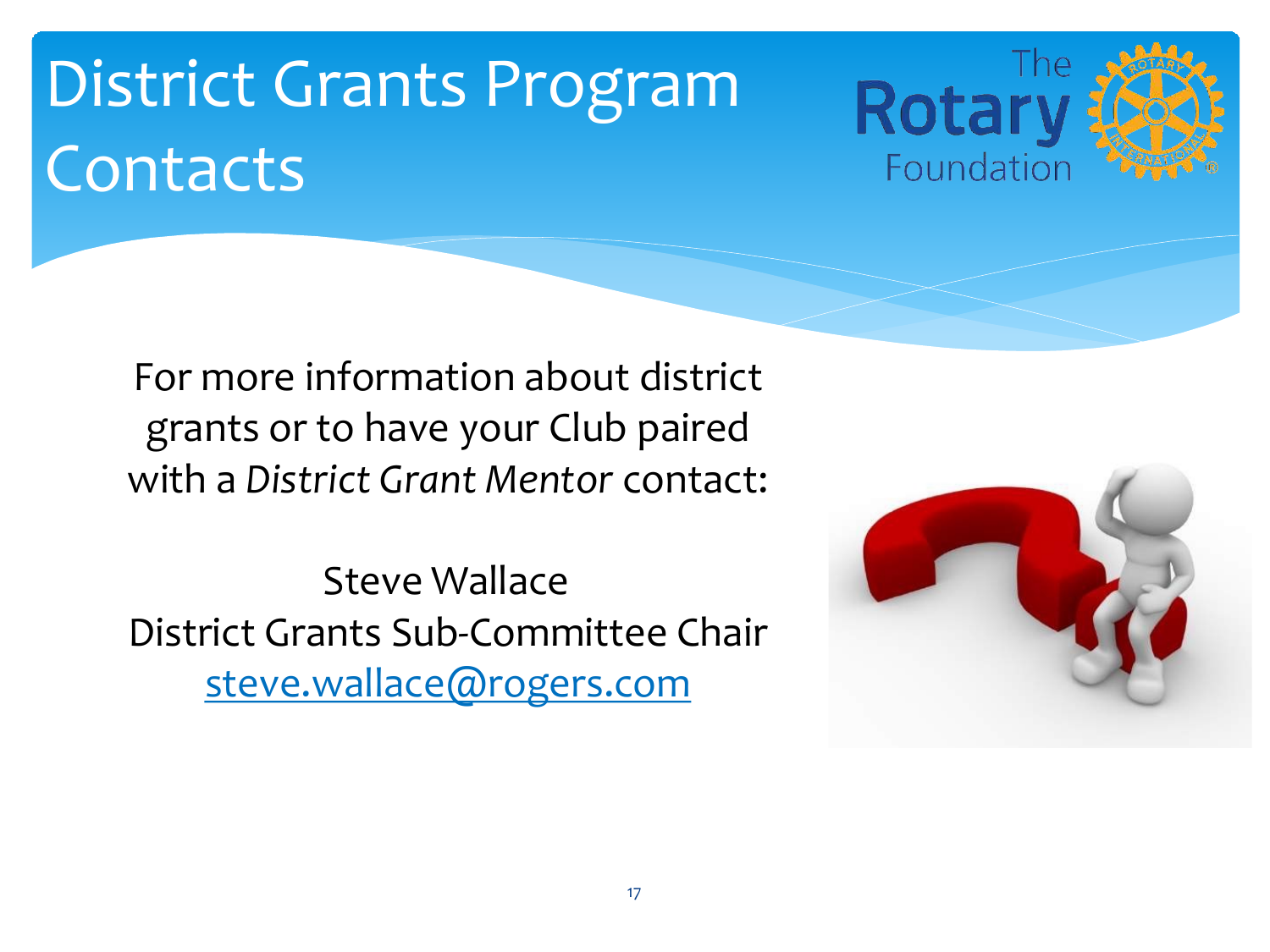## [District Grants Program](https://form.jotform.com/ridistrict7010/MOU)  Resource [Documents](https://rotary7010.org/documents/en-ca/aa5cc926-672f-48ac-8e4d-0b91e12e9e3e/1)

*Links to Resource Documents:*

- *Terms and Conditions for Rotary Foundation Grants*
- *District Grant Memorandum of Understanding (MOU)*
- *District Grants Management System User Guide*



Rotal

Foundation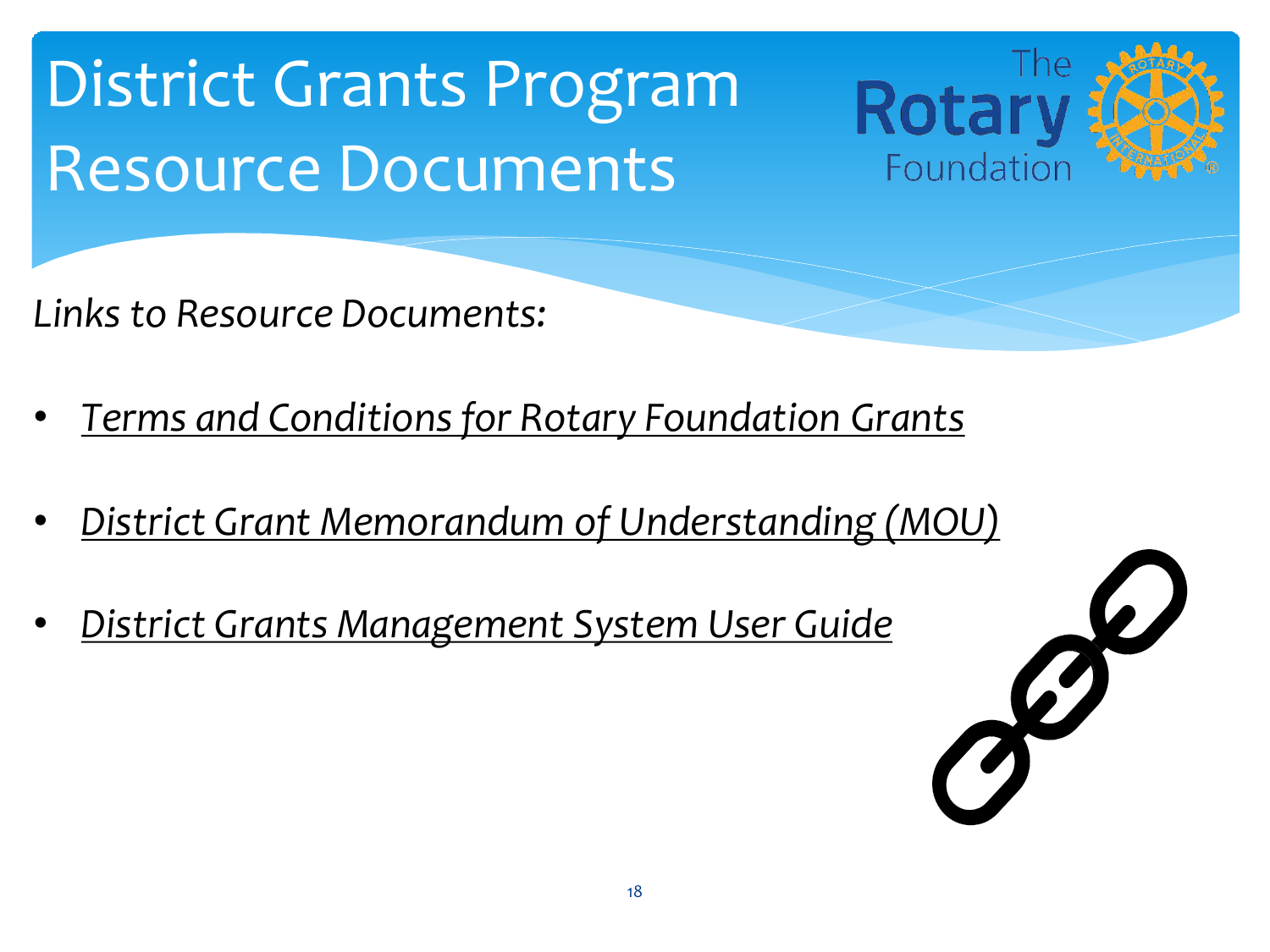#### **Summary**



Now you know…

- 1. The things clubs must do annually to become eligible for district grant funding
- 2. About the lifecycle of district grants
- 3. Details about district grant project initiation, application, project implementation, reporting and payments processes
- 4. About District Grant Program oversight, contacts and resources